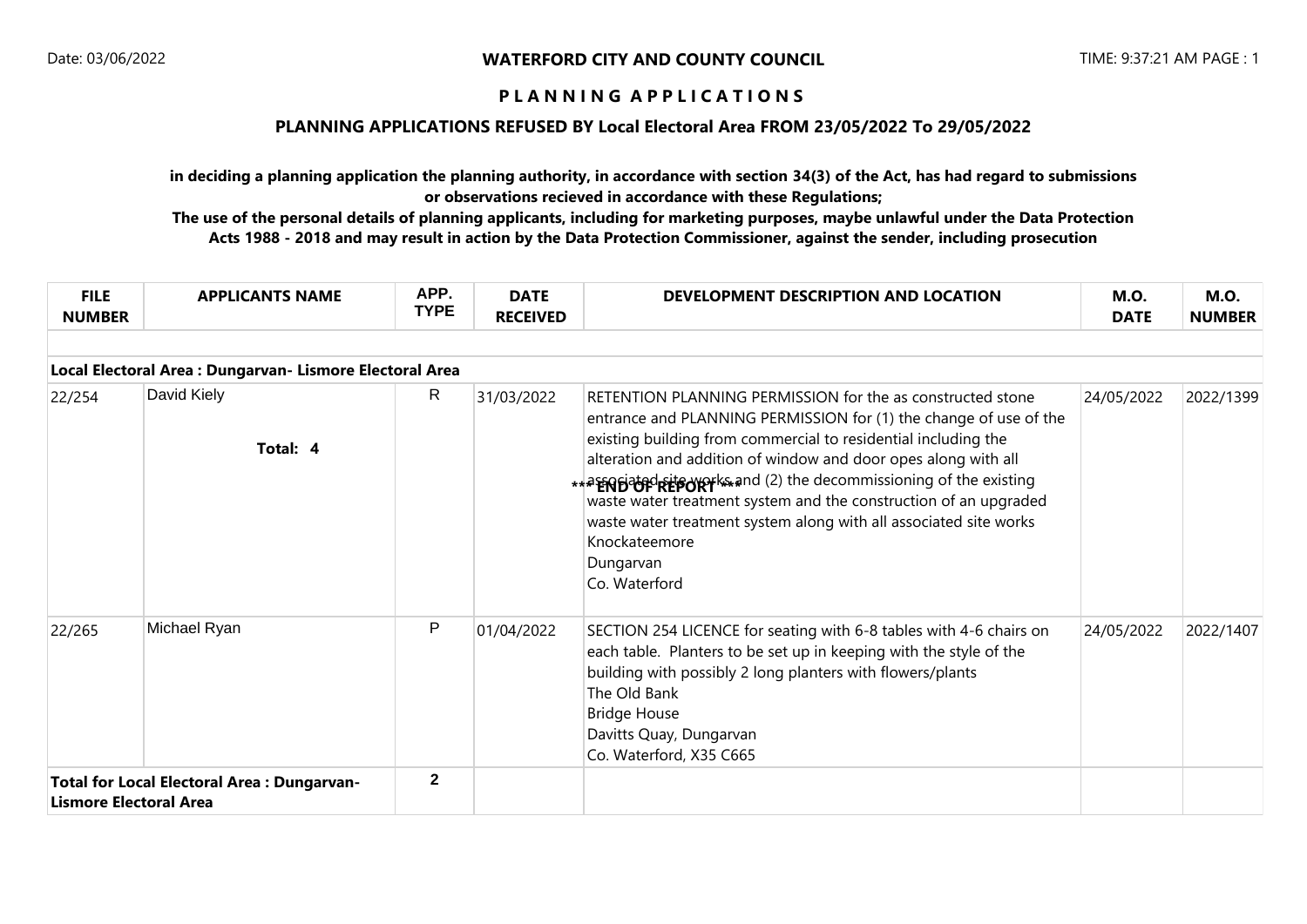### **PLANNING APPLICATIONS REFUSED BY Local Electoral Area FROM 23/05/2022 To 29/05/2022**

**in deciding a planning application the planning authority, in accordance with section 34(3) of the Act, has had regard to submissions or observations recieved in accordance with these Regulations;**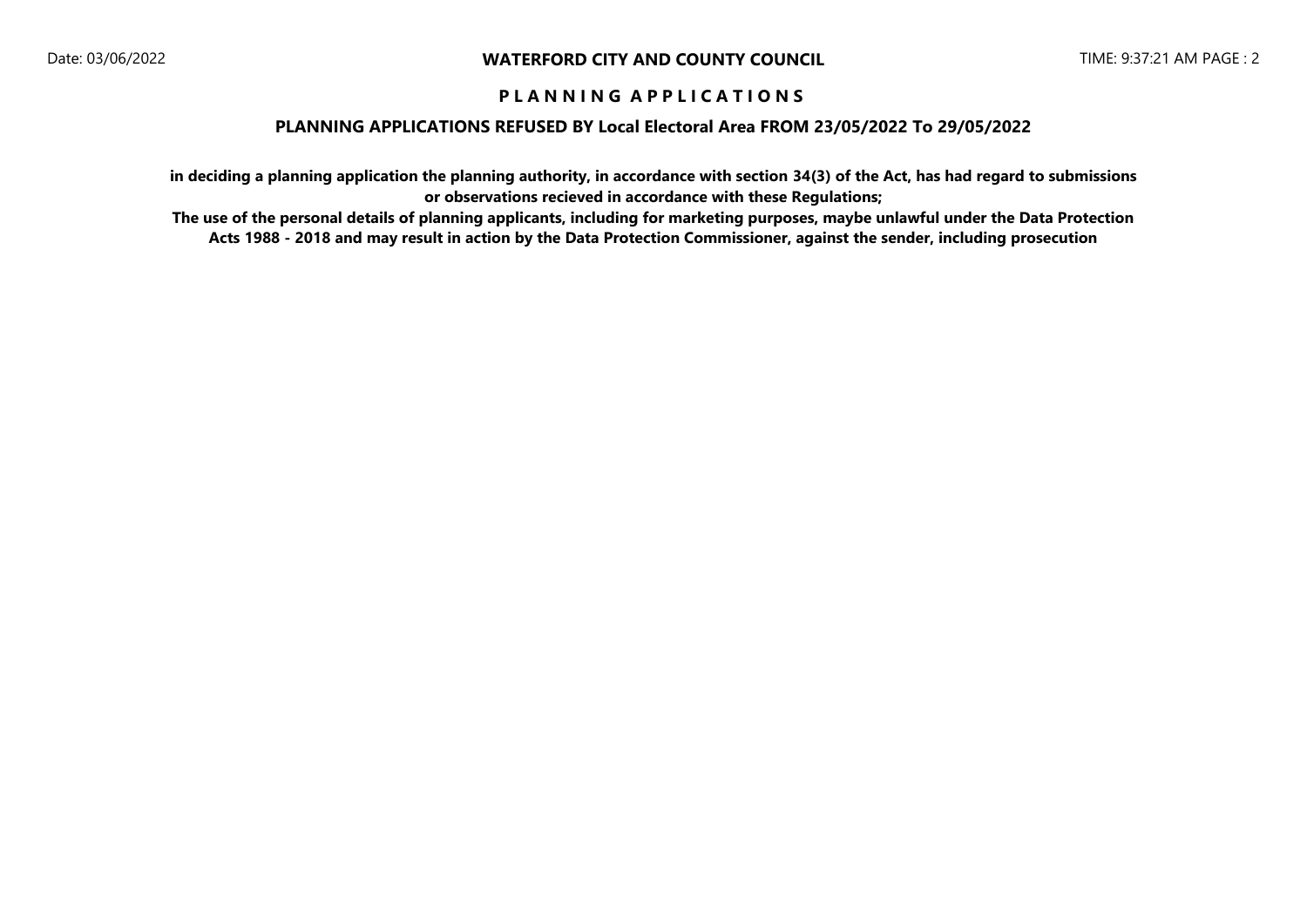### **PLANNING APPLICATIONS REFUSED BY Local Electoral Area FROM 23/05/2022 To 29/05/2022**

**in deciding a planning application the planning authority, in accordance with section 34(3) of the Act, has had regard to submissions or observations recieved in accordance with these Regulations;**

| <b>FILE</b><br><b>NUMBER</b>                                                 | <b>APPLICANTS NAME</b>   | APP.<br><b>TYPE</b> | <b>DATE</b><br><b>RECEIVED</b> | DEVELOPMENT DESCRIPTION AND LOCATION                                                                                                                                                                                                                                                                                                                                                       | <b>M.O.</b><br><b>DATE</b> | <b>M.O.</b><br><b>NUMBER</b> |  |  |  |  |  |
|------------------------------------------------------------------------------|--------------------------|---------------------|--------------------------------|--------------------------------------------------------------------------------------------------------------------------------------------------------------------------------------------------------------------------------------------------------------------------------------------------------------------------------------------------------------------------------------------|----------------------------|------------------------------|--|--|--|--|--|
| Local Electoral Area: Metropolitan Electoral Area                            |                          |                     |                                |                                                                                                                                                                                                                                                                                                                                                                                            |                            |                              |  |  |  |  |  |
| 22/269                                                                       | <b>Bernadette Hurley</b> | P                   | 04/04/2022                     | the construction of 3 no. 4 bedroom, 2 storey detached dwelling<br>houses to include new entrance walls and piers, new internal access<br>road, driveways, boundary treatments, landscaping and all associated<br>siteworks<br>Coxtown<br>Dunmore East<br>Co. Waterford                                                                                                                    | 25/05/2022                 | 2022/1405                    |  |  |  |  |  |
| 22/282                                                                       | JC Decaux Ireland Ltd.   | P                   | 06/04/2022                     | development which will consist of the replacement of the existing static 26/05/2022<br>advertising sign (3.34m high by 6.39m wide) structure and overhead<br>lighting with a digital display sign (3.5m high by 6.28m wide) at the<br>gable end of 'The Hub' Public Housing within a site area of 3.1m2<br>'The Hub' Public House<br>27 Michael Street<br>Co. Waterford<br><b>X91 DK84</b> |                            | 2022/1440                    |  |  |  |  |  |
| <b>Total for Local Electoral Area: Metropolitan</b><br><b>Electoral Area</b> |                          | $\mathbf{2}$        |                                |                                                                                                                                                                                                                                                                                                                                                                                            |                            |                              |  |  |  |  |  |